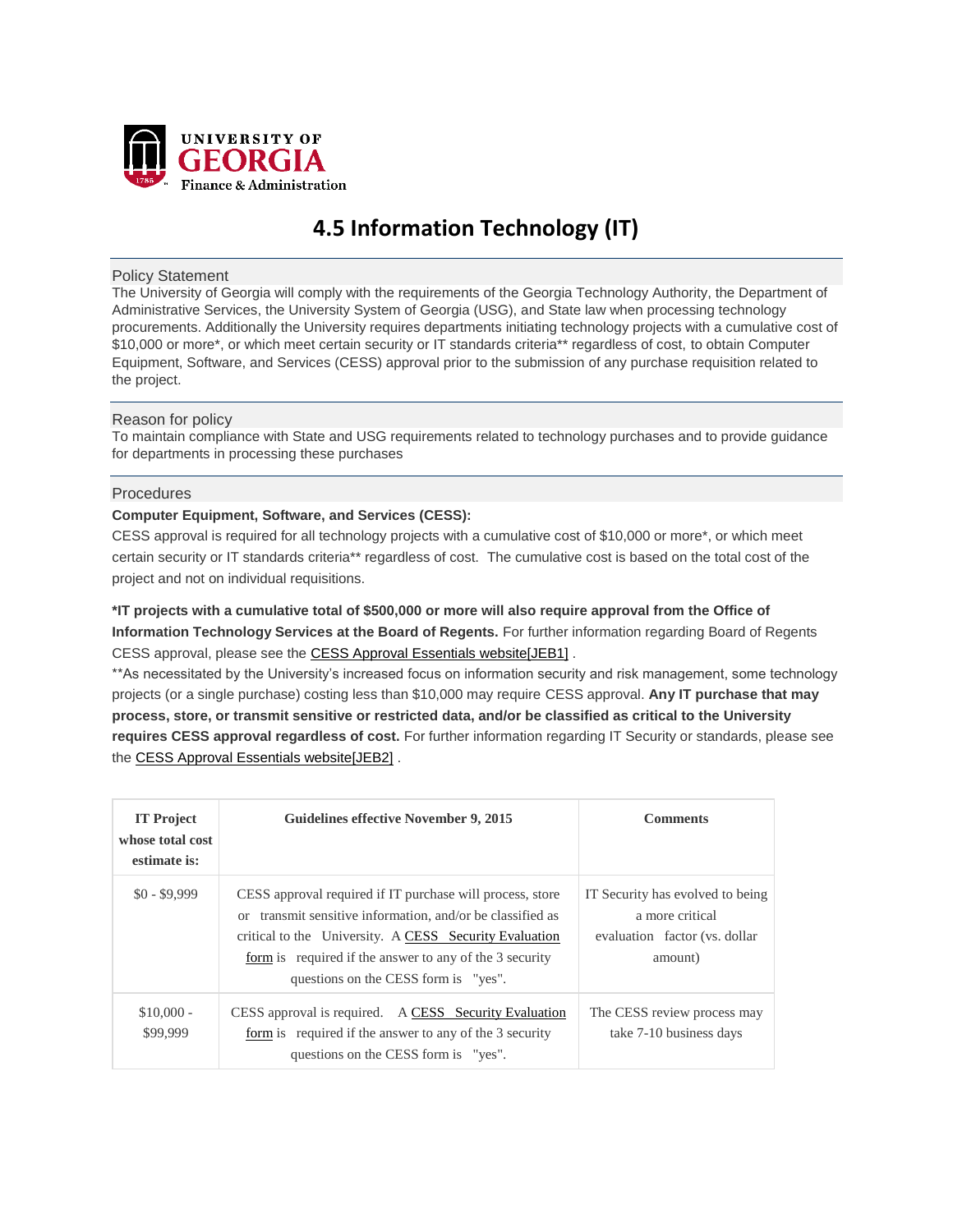| $$100,000 -$<br>\$499,999 | CESS approval is required. A CESS Security Evaluation<br>form is required if the answer to any of the 3 security<br>questions on the CESS form is "yes". BOR Approval<br>Questions form is required for VPIT review                             | BOR has delegated UGA VPIT<br>authority below \$500,000                                                     |
|---------------------------|-------------------------------------------------------------------------------------------------------------------------------------------------------------------------------------------------------------------------------------------------|-------------------------------------------------------------------------------------------------------------|
| $$500,000 -$<br>\$999,999 | CESS approval is required. A CESS Security Evaluation<br>form is required if the answer to any of the 3 security<br>questions on the CESS form is "yes". BOR Approval<br>Questions form is required.                                            | BOR approval generally takes<br>an additional 10-15 days.                                                   |
| \$1 million or<br>greater | CESS approval is required. A CESS Security Evaluation<br>form is required if the answer to any of the 3 security<br>questions on the CESS form is "yes". BOR Approval<br>Questions form is required. BOR Business Case<br>Template is required. | BOR approval generally takes<br>an additional 10-15 days. See<br>the Business Case Guide for<br>assistance. |

Refer to the CESS Approval [Essentials](https://eits.uga.edu/hardware_and_software/cess/) websit[e\[JEB3\]](https://eits.uga.edu/hardware_and_software/cess/) for full details regarding CESS approval.

## Forms/Instructions

The CESS approval form is available within UGAmart on the Home page under UGA Internal Stores & Forms.

#### Additional contacts

Email questions to [cess-eits@uga.edu](mailto:cess-eits@uga.edu) or call Wanda Fain (706-542-0129) or Jennifer Dobbs (706-542-6033)

Policy definitions

VPIT – Vice President for Information Technology

# **Responsibilities**

**Responsible University Senior Administrator:** Vice President for Finance & Administration

**Policy Owner: [Procurement](http://www.busfin.uga.edu/procurement)** 

**Policy Contact:** [Robert Currey](mailto:Bob.Currey@uga.edu)

**Phone Number:** 706-542-2361

*Responsibilities:* It is the responsibility of the end user/requisitioning department to ensure that a proper CESS approval has been obtained prior to initiating a requisition in UGAmart.

*Responsibilities:* It is the responsibility of the requisitioning department to include the CESS approval number on any requisitions resulting from a CESS approval prior to submitting the requisition to Procurement for

processing. The CESS approval number should be added to the CESS approval number field on the requisition.

## Record Retention

Records may include but are not limited to: purchase requests; purchase orders; supplies, and services; and related documentation and correspondence.

Record Copy: Procurement

Retention: 7 years, BOR [072-03-009](http://www.usg.edu/records_management/schedules/usg_search/e6bea2d47d4fb48a11caa0a344939a70/)

FAQs

**Question 1?** Will my requisition be rejected by Procurement if I fail to include the CESS approval number on my requisition?